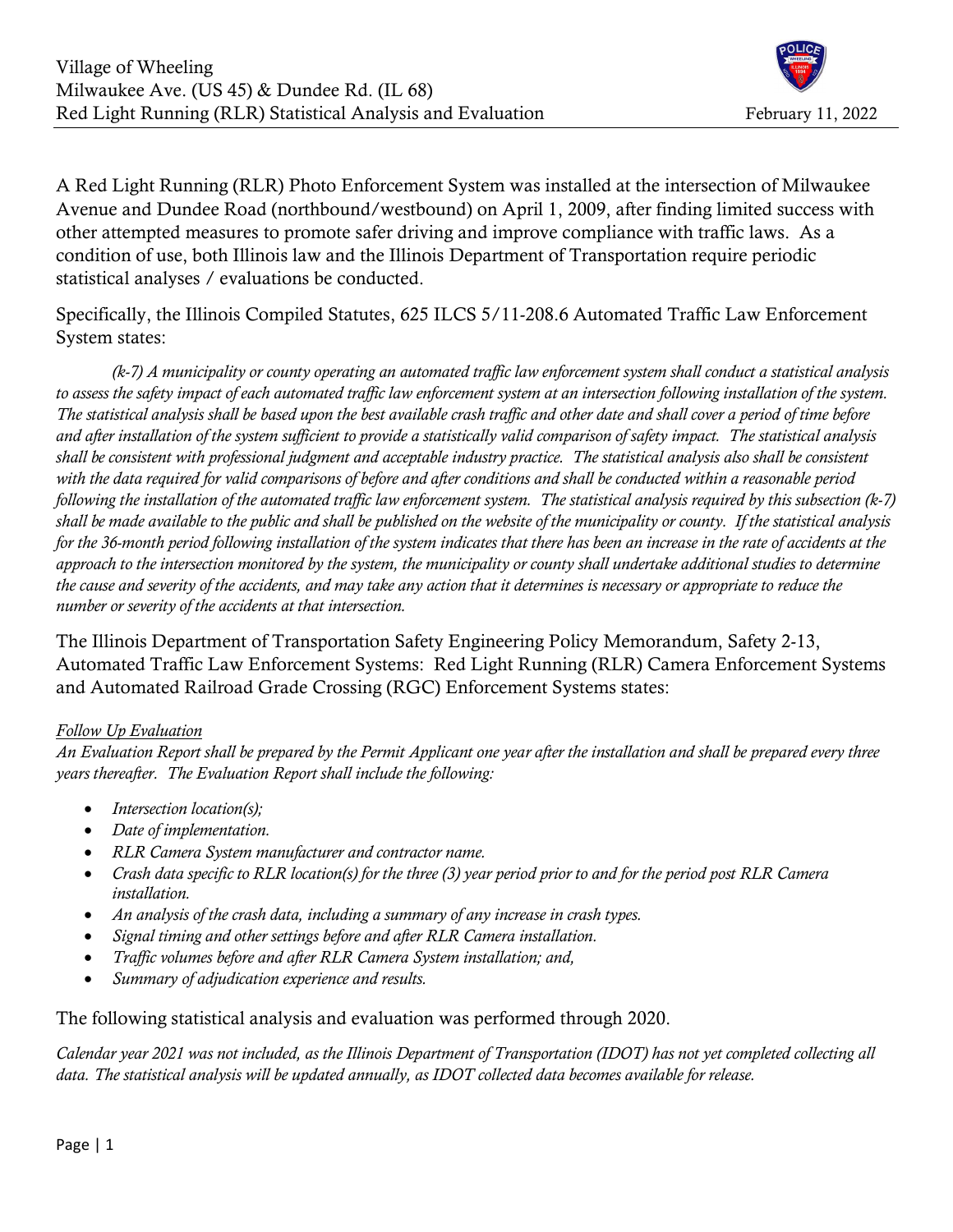

# Milwaukee Ave. & Dundee Rd. Wheeling, IL

- RLR Photo Enforcement System monitors violations occurring on the northbound and westbound approaches of the intersection
- RLR Photo Enforcement System installed: April 1, 2009
- Traffic signal timing strictly adheres to the guidelines for timing of clearances established by the Illinois Department of Transportation (IDOT), in accordance with the MUTCD standards. Neither the Vendor nor the Village has access to or influence over the establishment of signal timings. Both entities understand that tampering with these timings would be a safety violation with significant consequences.

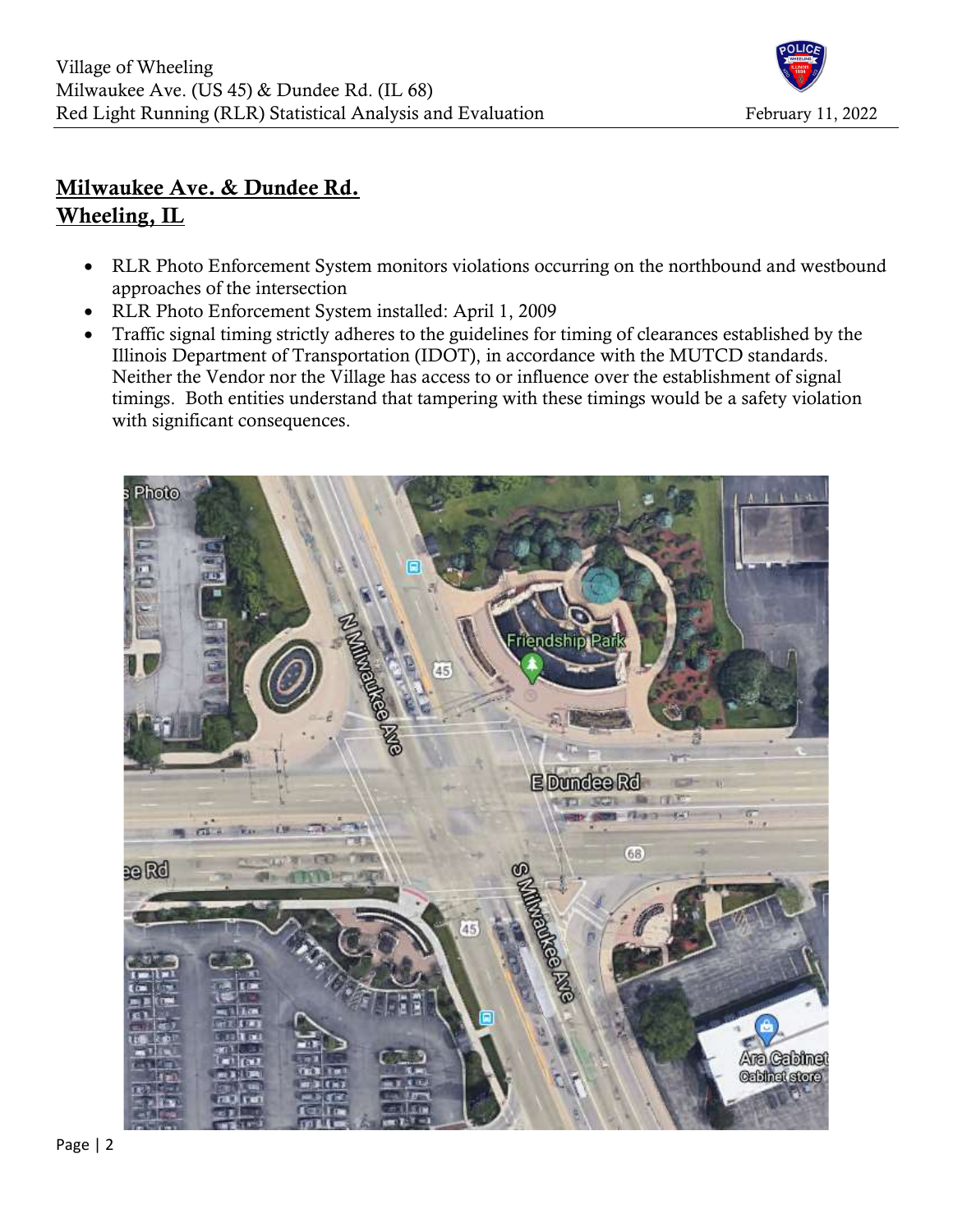

## Milwaukee Ave. & Dundee Rd. - Northbound Approach



Milwaukee Ave. & Dundee Rd. - Southbound Approach

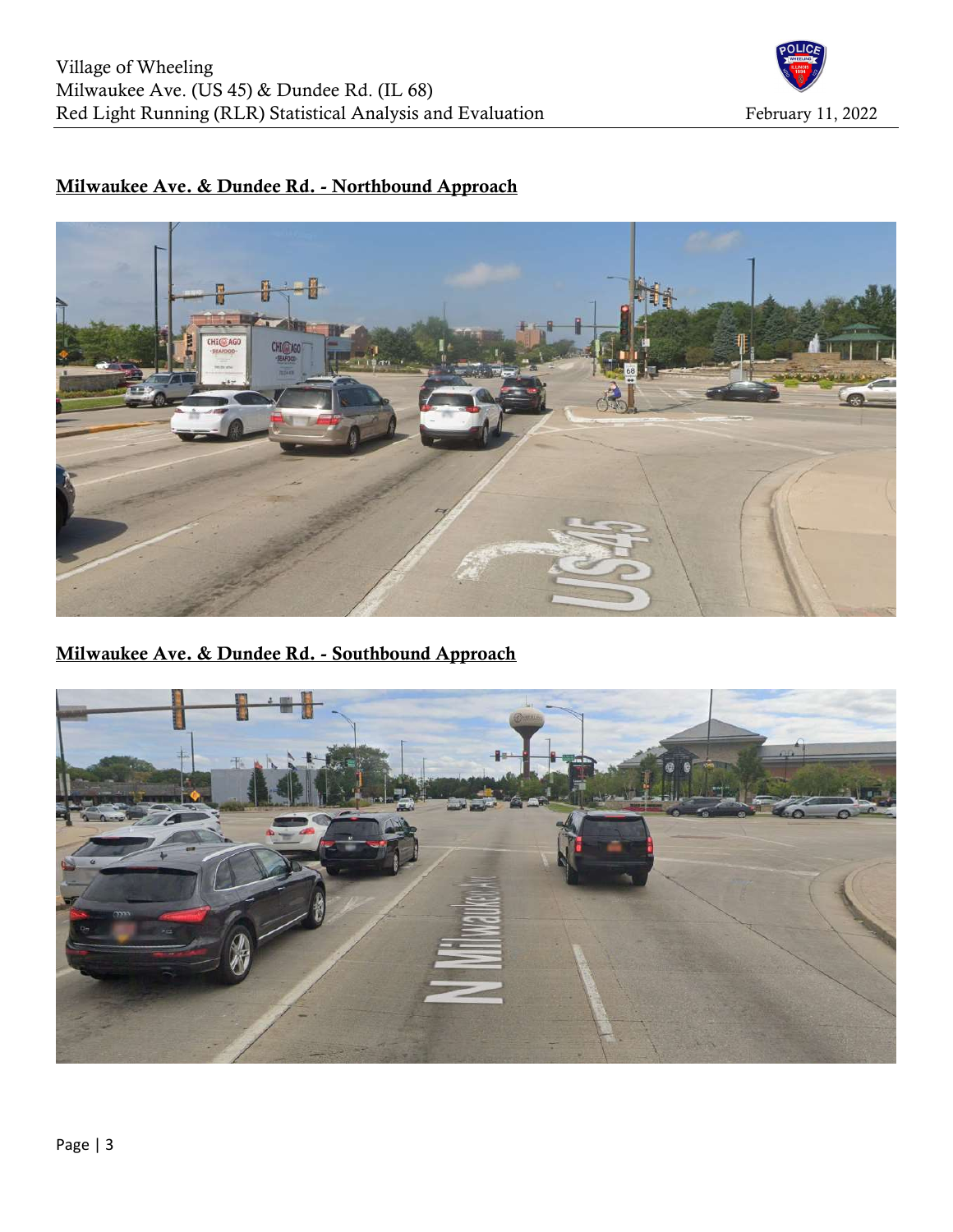

## Milwaukee Ave. & Dundee Rd. - Eastbound Approach



Milwaukee Ave. & Dundee Rd. - Westbound Approach

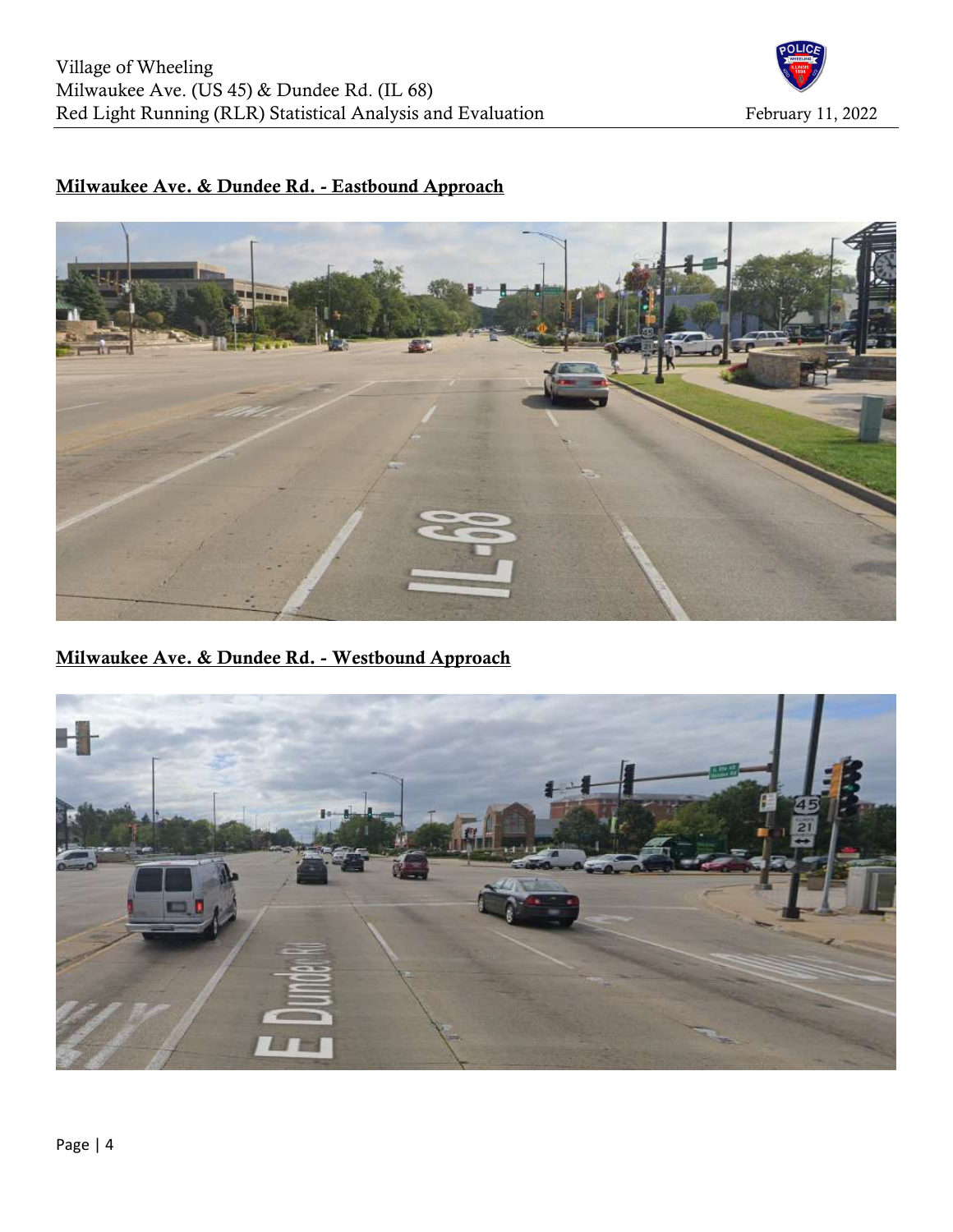

# Average Daily Traffic

Data was obtained from the Illinois Department of Transportation's website www.gettingaroundillinois.com.

Milwaukee Ave. & Dundee Rd. (Northbound)

- $\bullet$  23,500 (2010)
- $\bullet$  27,200 (2011)
- $\bullet$  31,200 (2013)
- $\bullet$  27,400 (2015)
- $\bullet$  26,300 (2017)
- $\bullet$  24,800 (2019)

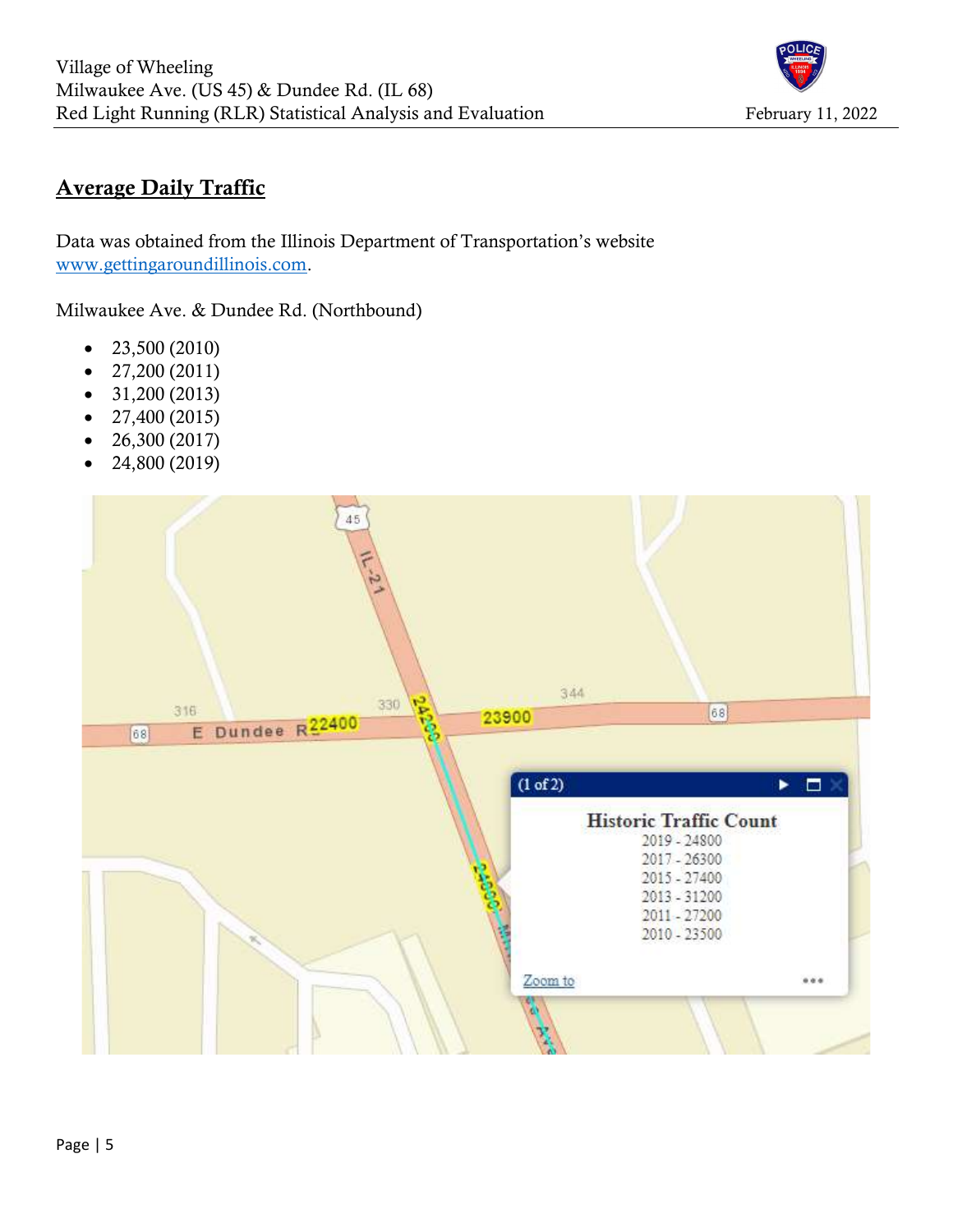

# Average Daily Traffic Cont'd

Data was obtained from the Illinois Department of Transportation's website www.gettingaroundillinois.com.

Milwaukee Ave. & Dundee Rd. (Southbound)

 $\bullet$  24,200 (2019)

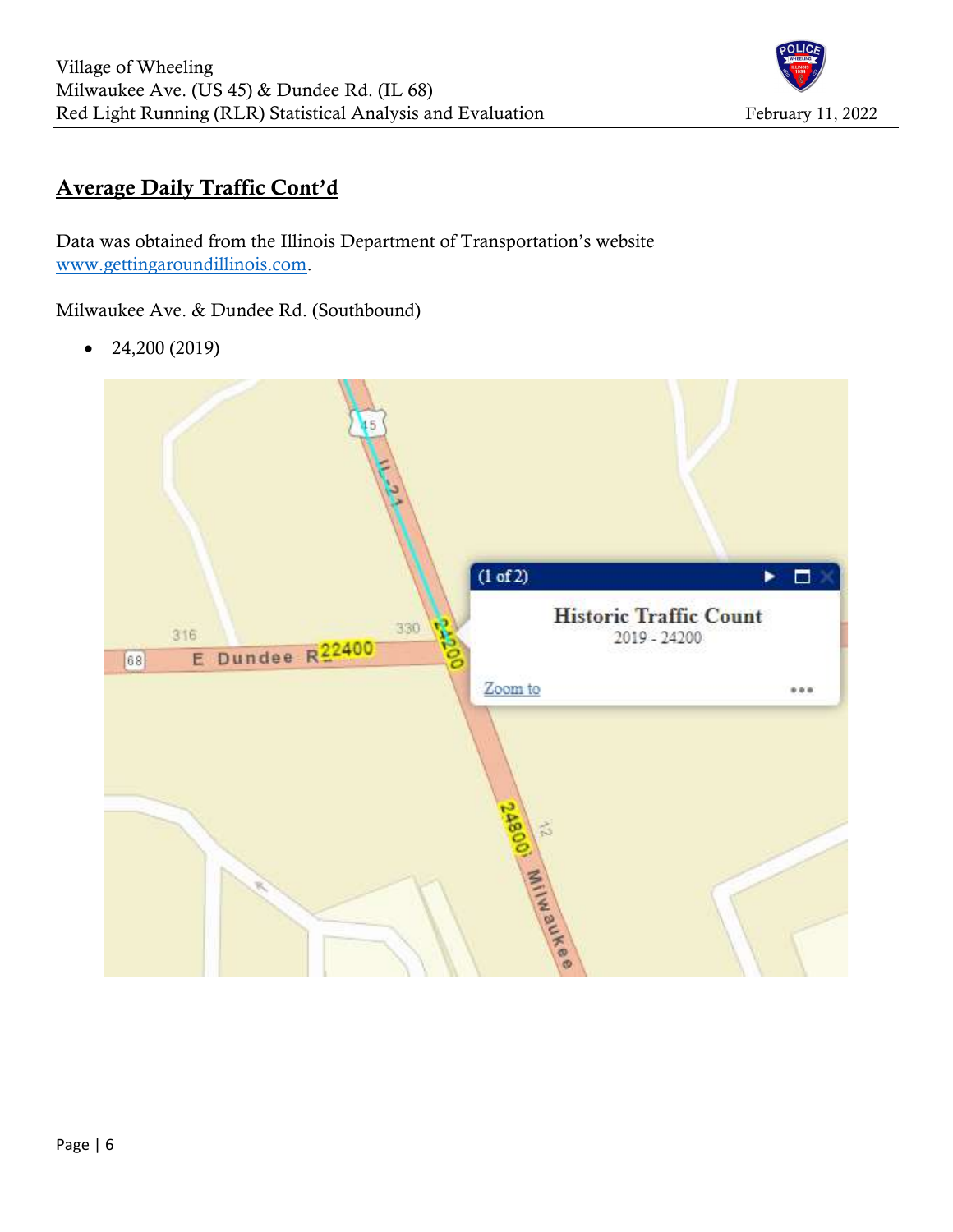

# Average Daily Traffic Cont'd

Data was obtained from the Illinois Department of Transportation's website www.gettingaroundillinois.com.

Milwaukee Ave. & Dundee Rd. (Eastbound)

- $\bullet$  29,500 (2013)
- $\bullet$  25,600 (2015)
- $\bullet$  22,700 (2017)
- $\bullet$  22,400 (2019)

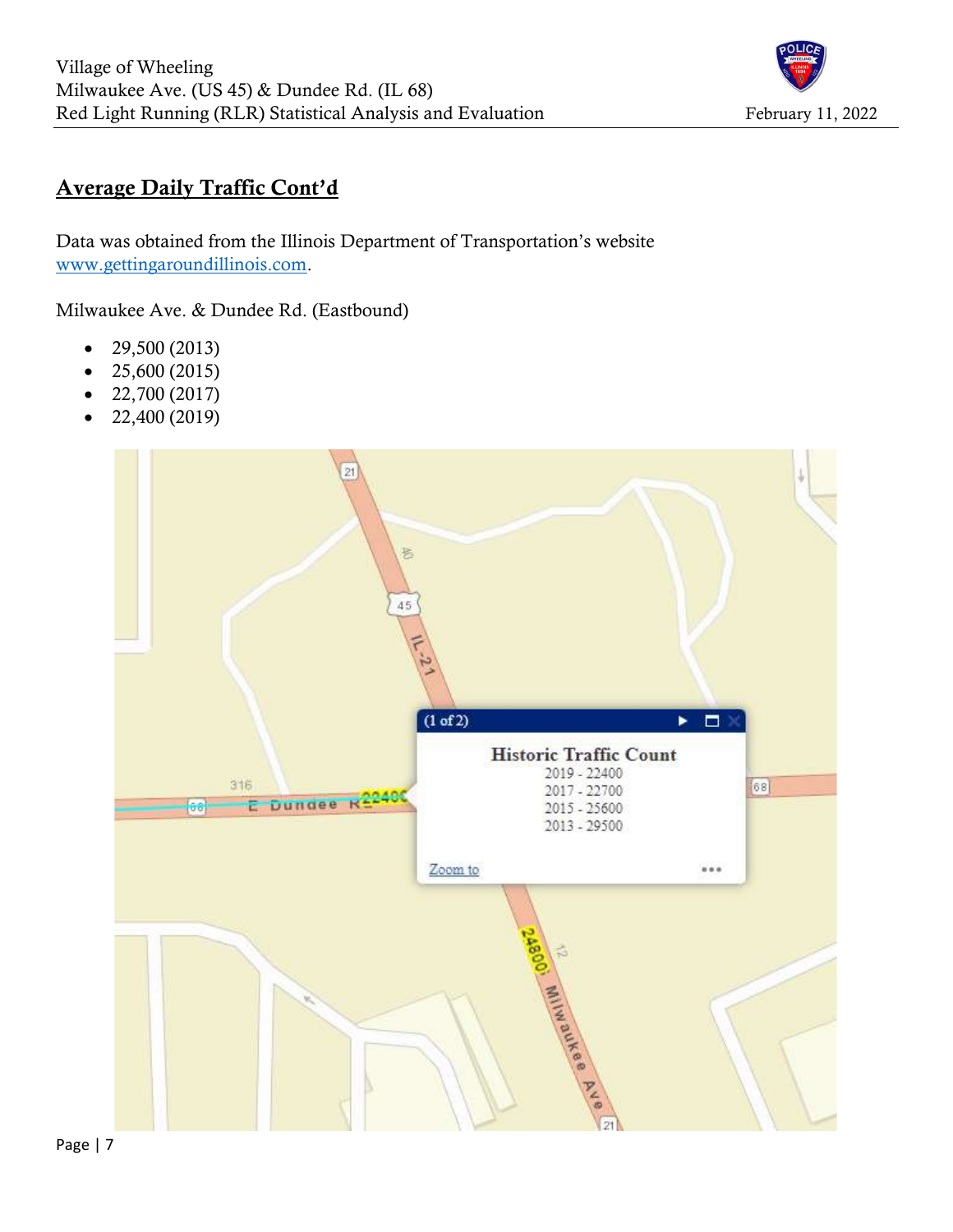

# Average Daily Traffic Cont'd

Data was obtained from the Illinois Department of Transportation's website www.gettingaroundillinois.com.

Milwaukee Ave. & Dundee Rd. (Westbound)

- $\bullet$  32,900 (2013)
- $\bullet$  27,100 (2015)
- $-23,700 (2017)$
- $\bullet$  23,900 (2019)

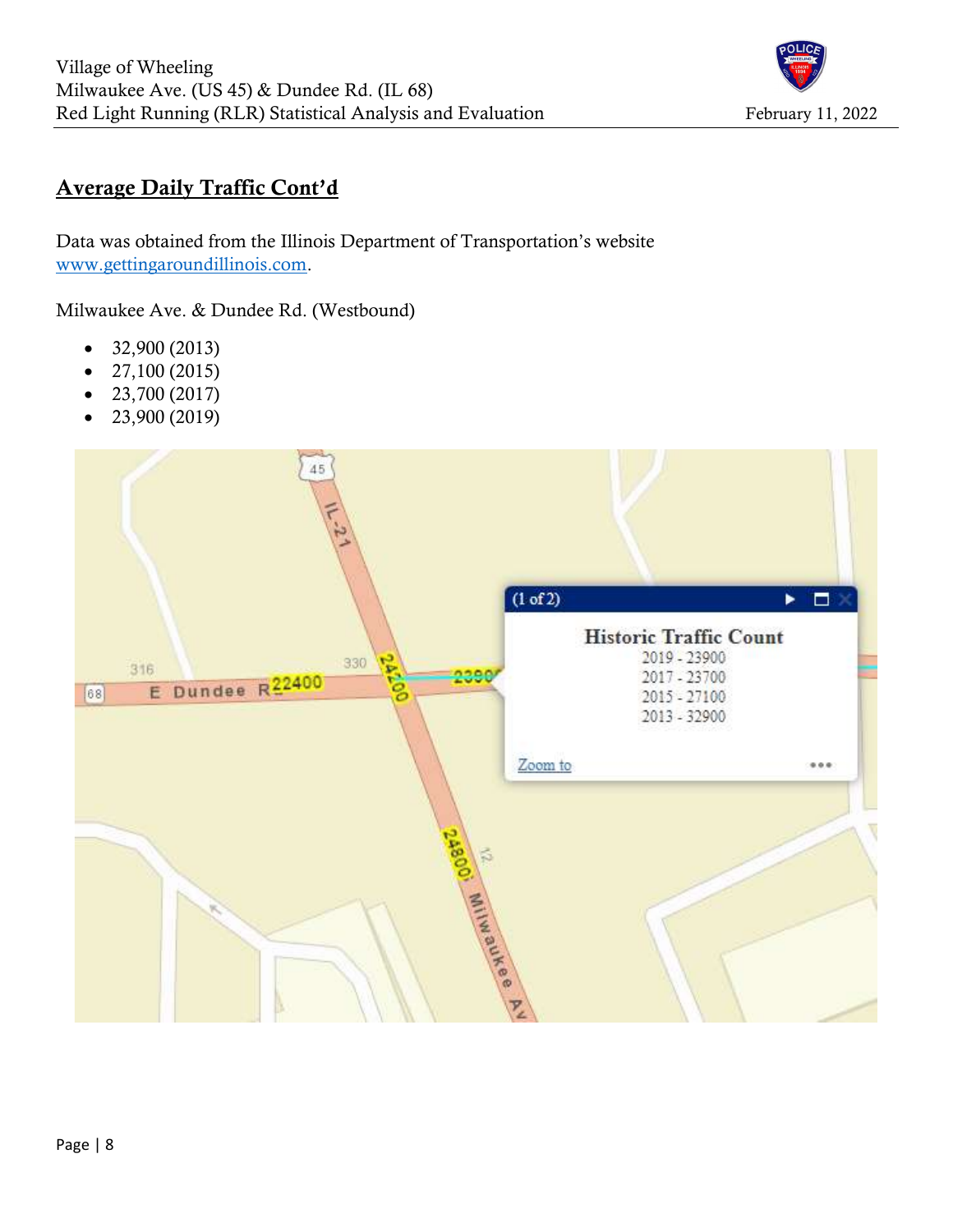# Adjudication Experience

RLR camera violations are contested and adjudicated through an administrative hearing conducted each month. Adjudication data for the Village's Automated Enforcement Program is shown below in Table 1. Data compiled is not intersection specific, rather totals for the program as a whole.

| <b>VILLAGE OF WHEELING ADJUDICATION FOR</b> |               |                   |  |  |  |  |  |  |  |
|---------------------------------------------|---------------|-------------------|--|--|--|--|--|--|--|
| AUTOMATED PHOTO ENFORCEMENT PROGRAM*        |               |                   |  |  |  |  |  |  |  |
| <b>YEAR /TOTALS</b>                         | <b>LIABLE</b> | <b>NOT LIABLE</b> |  |  |  |  |  |  |  |
| 2009                                        | 804           | 83                |  |  |  |  |  |  |  |
| 2010                                        | 602           | 78                |  |  |  |  |  |  |  |
| 2011                                        | 357           | 50                |  |  |  |  |  |  |  |
| 2012                                        | 348           | 46                |  |  |  |  |  |  |  |
| 2013                                        | 340           | 45                |  |  |  |  |  |  |  |
| 2014                                        | 342           | 42                |  |  |  |  |  |  |  |
| 2015                                        | 463           | 46                |  |  |  |  |  |  |  |
| 2016                                        | 385           | 43                |  |  |  |  |  |  |  |
| 2017                                        | 397           | 30                |  |  |  |  |  |  |  |
| 2018                                        | 300           | 25                |  |  |  |  |  |  |  |
| 2019                                        | 332           | 21                |  |  |  |  |  |  |  |
| 2020                                        | 185           | 18                |  |  |  |  |  |  |  |
| 2021                                        | 93            | 10                |  |  |  |  |  |  |  |
| 2022**                                      | 6             | 1                 |  |  |  |  |  |  |  |
| <b>TOTAL:</b>                               | 4,954         | 538               |  |  |  |  |  |  |  |

 \*Adjudication totals include contested violations for entire program (all RLR cameras). \*\*2022 totals through January 2022

## Table 3

The high-quality video footage and photographic evidence produced by the enforcement system is a contributing factor in a majority of the contested RLR violations being upheld by the Hearing Officer. The police officers assigned to review and approve/reject potential violations are vigilant in applying the same officer discretion and criteria they would if issuing an in-person citation, resulting in only highly prosecutable violations being mailed out.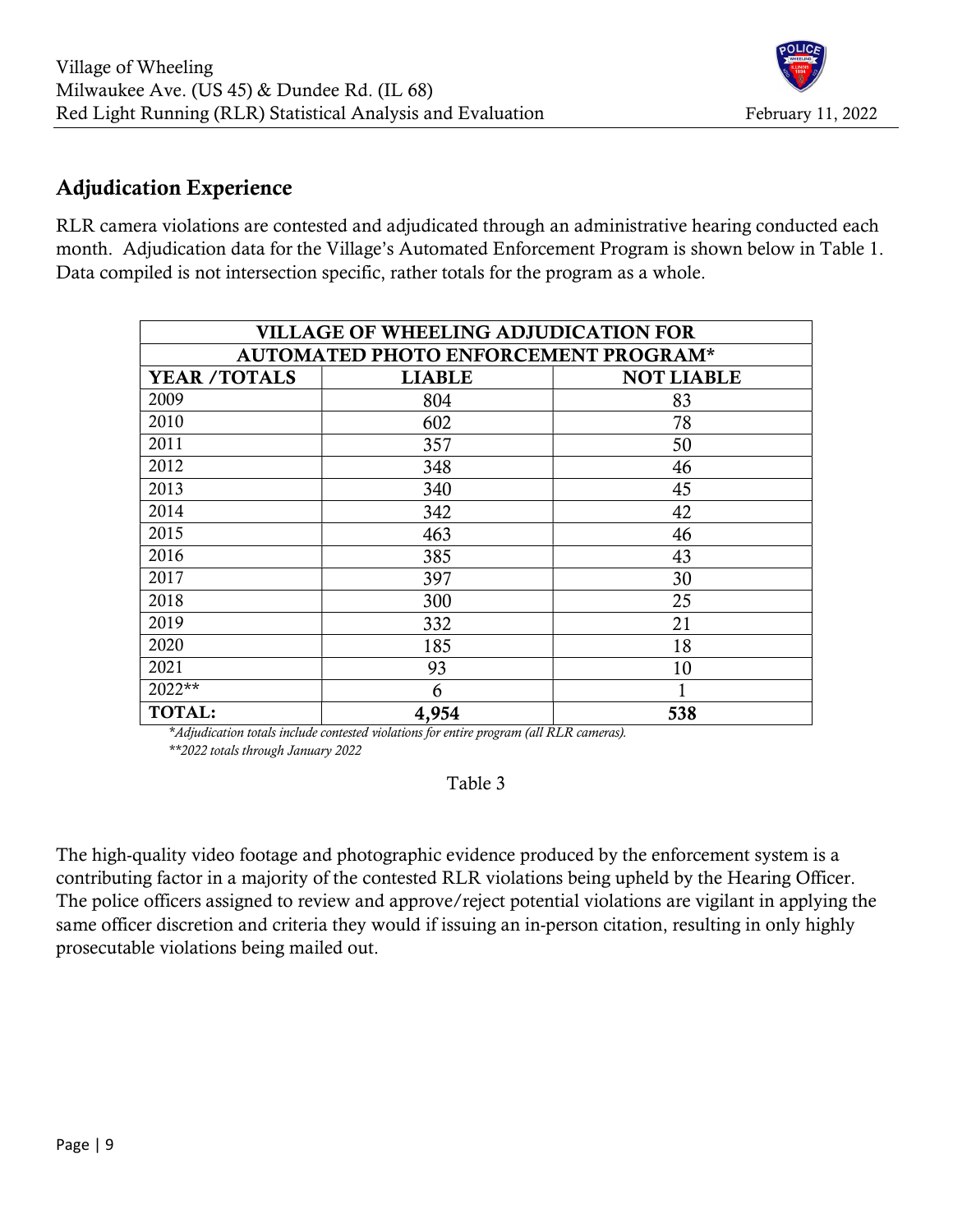

## Crash History and Analysis

• Table 2 includes crash data obtained from the Illinois Department of Transportation, detailing angle, turning, rear-end, and other type crashes occurring at the intersection pre/post RLR Photo Enforcement System installation.

## ALL INTERSECTION APPROACHES

|                | Crashes |                 |                 |         |                 |          |              |       |       |
|----------------|---------|-----------------|-----------------|---------|-----------------|----------|--------------|-------|-------|
|                |         | Rear-End        |                 | Angle   |                 | Turning  |              | Other |       |
|                |         | $(\%$ of Total) | $(\%$ of Total) |         | $(\%$ of Total) |          | (% of Total) |       | Total |
| 2006           | 19      | 67.8%           |                 | $0.0\%$ |                 | 17.9%    | 4            | 14.3% | 28    |
| 2007           | 19      | 61.3%           |                 | 6.4%    | $\sigma$        | 19.4%    | 4            | 12.9% | 31    |
| 2008           | 17      | 63.0%           |                 | $0.0\%$ |                 | 18.5%    |              | 18.5% | 27    |
| Total:         | 55      | 63.9%           |                 | 2.3%    | 16              | $18.6\%$ | 13           | 15.1% | 86    |
| 2006-2008 Avg: |         | 18.3            | 0.7             |         | 5.3             |          | 4.5          |       | 28.7  |

| RLR Camera Installation 04/01/2009 |                |       |                  |         |                 |       |                  |         |      |
|------------------------------------|----------------|-------|------------------|---------|-----------------|-------|------------------|---------|------|
| 2009                               | 11             | 68.7% | $\Omega$         | $0.0\%$ | 4               | 25.0% |                  | 6.3%    | 16   |
|                                    |                |       |                  |         |                 |       |                  |         |      |
| 2010                               | 7              | 63.6% | $\mathbf{0}$     | $0.0\%$ | 3               | 27.3% |                  | 9.1%    | 11   |
| 2011                               | 11             | 68.7% | $\boldsymbol{0}$ | $0.0\%$ | 5               | 31.3% | $\theta$         | $0.0\%$ | 16   |
| 2012                               | 14             | 70.0% | $\boldsymbol{0}$ | $0.0\%$ | 3               | 15.0% | 3                | 15.0%   | 20   |
| 2013                               | 11             | 73.3% | $\boldsymbol{0}$ | $0.0\%$ | 2               | 13.3% | 2                | 13.3%   | 15   |
| 2014                               | 15             | 75.0% | 2                | 10.0%   | 3               | 15.0% | $\mathbf{0}$     | 0.0%    | 20   |
| 2015                               | 12             | 85.7% | $\boldsymbol{0}$ | $0.0\%$ | $\overline{2}$  | 14.3% | $\boldsymbol{0}$ | $0.0\%$ | 14   |
| 2016                               | 8              | 88.9% | $\boldsymbol{0}$ | $0.0\%$ | $\mathbf{0}$    | 0.0%  |                  | 11.1%   | 9    |
| 2017                               |                | 16.7% | $\boldsymbol{0}$ | $0.0\%$ | $5\overline{)}$ | 83.3% | $\mathbf{0}$     | 0.0%    | 6    |
| 2018                               | 3              | 42.9% | $\overline{2}$   | 28.6%   |                 | 14.3% |                  | 14.3%   | 7    |
| 2019                               | 21             | 56.8% |                  | 2.7%    | 9               | 24.3% | 6                | 16.2%   | 37   |
| 2020                               | $\overline{2}$ | 66.7% | $\Omega$         | $0.0\%$ |                 | 33.3% | $\mathbf{0}$     | 0.0%    | 3    |
| Total:                             | 105            | 66.4% | 5                | $3.2\%$ | 34              | 21.5% | 14               | 8.9%    | 158  |
| 2010-2020 Avg:                     | 9.5            |       | 0.5              |         | 3.1             |       | 1.3              |         | 14.4 |

Other indicates the following: Pedestrian, Pedal Cyclist, Fixed Object, Sideswipe, Head-On and Unknown

### Table 2

DISCLAIMER: The motor vehicle crash data referenced herein was provided by the Illinois Department of Transportation, based upon information derived from multiple sources. Any conclusions drawn from analysis of the aforementioned data are the sole responsibility of the data recipient(s). Additionally, for coding years 2015 to present, the Bureau of Data Collection uses the exact latitude/longitude supplied by the investigating law enforcement agency to locate crashes. Therefore, location data may vary in prior years, since the data prior to 2015 was physically located by bureau personnel. Given the subjective nature of the reporting process, the modifications in the incident locating protocols and the changes to the crash reporting thresholds effective 2009, the Village of Wheeling acknowledges the potential for discrepancies in the final conclusions drawn.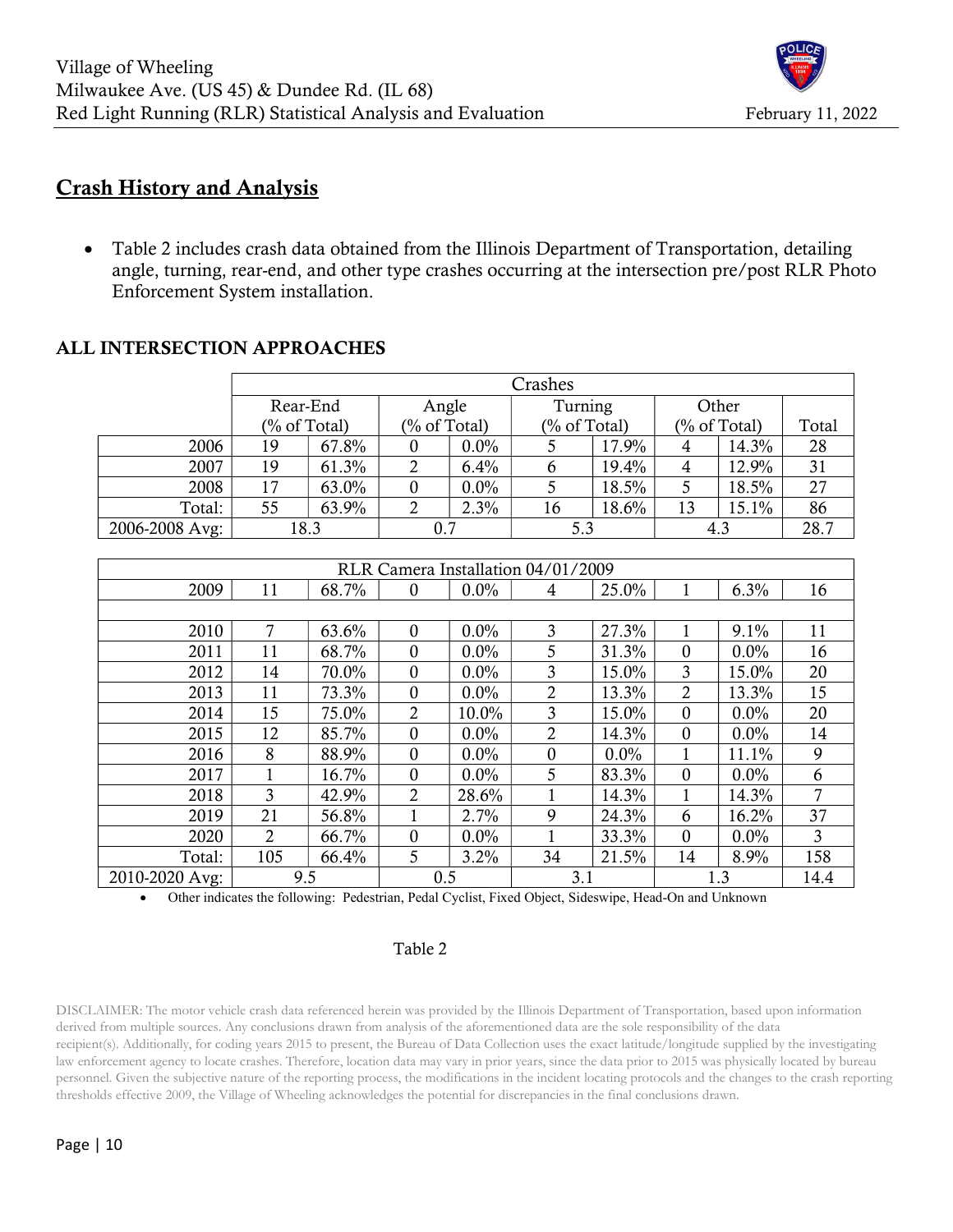## Crash History and Analysis (continued)

• Table 3 includes crash data obtained from the Illinois Department of Transportation, detailing angle, turning, rear-end, and other-type crashes occurring at the intersection on the northbound and westbound approaches only, pre/post RLR Photo Enforcement System installation.

## NORTHBOUND AND WESTBOUND APPROACHES ONLY (PHOTO ENFORCED APPROACHES)

|                | Crashes |                   |            |         |                 |       |              |       |       |
|----------------|---------|-------------------|------------|---------|-----------------|-------|--------------|-------|-------|
|                |         | Rear-End<br>Angle |            | Turning |                 | Other |              |       |       |
|                |         | $(\%$ of Total)   | % of Total |         | $(\%$ of Total) |       | (% of Total) |       | Total |
| 2006           | 13      | 65.0%             |            | $0.0\%$ | 4               | 20.0% |              | 15.0% | 20    |
| 2007           | 15      | 68.2%             |            | 4.5%    |                 | 22.7% |              | 4.5%  | 22    |
| 2008           | 11      | 57.9%             |            | $0.0\%$ |                 | 26.3% |              | 15.8% | 19    |
| Total:         | 39      | 63.9%             |            | $1.6\%$ | 14              | 22.9% |              | 11.5% | 61    |
| 2006-2008 Avg: |         | 13.0              | 0.3        |         | 4.7             |       | 2.3          |       | 20.3  |

| RLR Camera Installation 04/01/2009 |                |         |                  |         |                |         |                  |         |                |
|------------------------------------|----------------|---------|------------------|---------|----------------|---------|------------------|---------|----------------|
| 2009                               | 4              | 50.0%   | $\boldsymbol{0}$ | 0.0%    | 3              | 37.5%   |                  | 12.5%   | 8              |
|                                    |                |         |                  |         |                |         |                  |         |                |
| 2010                               | 6              | 66.7%   | $\theta$         | $0.0\%$ | $\overline{2}$ | 22.2%   |                  | 11.1%   | 9              |
| 2011                               | 7              | 63.6%   | $\theta$         | 0.0%    | 4              | 36.4%   | 0                | 0.0%    | 11             |
| 2012                               | 9              | 64.3%   | $\theta$         | $0.0\%$ | 3              | 21.4%   | 2                | 14.3%   | 14             |
| 2013                               | 4              | 50.0%   | $\theta$         | $0.0\%$ | 2              | 25.0%   | $\overline{2}$   | 25.0%   | 8              |
| 2014                               | 9              | 64.3%   | $\overline{2}$   | 14.3%   | 3              | 21.4%   | $\mathbf{0}$     | $0.0\%$ | 14             |
| 2015                               | 6              | 85.7%   | $\mathbf{0}$     | $0.0\%$ |                | 14.3%   | $\boldsymbol{0}$ | $0.0\%$ |                |
| 2016                               | $\overline{4}$ | 100.0%  | $\mathbf{0}$     | $0.0\%$ | $\mathbf{0}$   | $0.0\%$ | $\mathbf{0}$     | $0.0\%$ | 4              |
| 2017                               | $\mathbf{0}$   | $0.0\%$ | $\theta$         | $0.0\%$ | 4              | 100.0%  | $\mathbf{0}$     | $0.0\%$ | 4              |
| 2018                               | 2              | 33.3%   | $\overline{2}$   | 33.3%   |                | 16.7%   |                  | 16.7%   | 6              |
| 2019                               | 9              | 42.8%   |                  | 4.8%    | 7              | 33.3%   | 4                | 19.0%   | 21             |
| 2020                               |                | 50.0%   | $\theta$         | $0.0\%$ |                | 50.0%   | $\theta$         | $0.0\%$ | $\overline{2}$ |
| Total:                             | 57             | 57.0%   | $5\overline{)}$  | 5.0%    | 28             | 28.0%   | 10               | 10.0%   | 100            |
| 2010-2020 Avg:                     |                | 5.2     | 0.5              |         | 2.5            |         | 0.9              |         | 9.1            |

Other indicates the following: Pedestrian, Pedal Cyclist, Fixed Object, Sideswipe, Head-On and Unknown

### Table 3

DISCLAIMER: The motor vehicle crash data referenced herein was provided by the Illinois Department of Transportation, based upon information derived from multiple sources. Any conclusions drawn from analysis of the aforementioned data are the sole responsibility of the data recipient(s). Additionally, for coding years 2015 to present, the Bureau of Data Collection uses the exact latitude/longitude supplied by the investigating law enforcement agency to locate crashes. Therefore, location data may vary in prior years, since the data prior to 2015 was physically located by bureau personnel. Given the subjective nature of the reporting process, the modifications in the incident locating protocols and the changes to the crash reporting thresholds effective 2009, the Village of Wheeling acknowledges the potential for discrepancies in the final conclusions drawn.